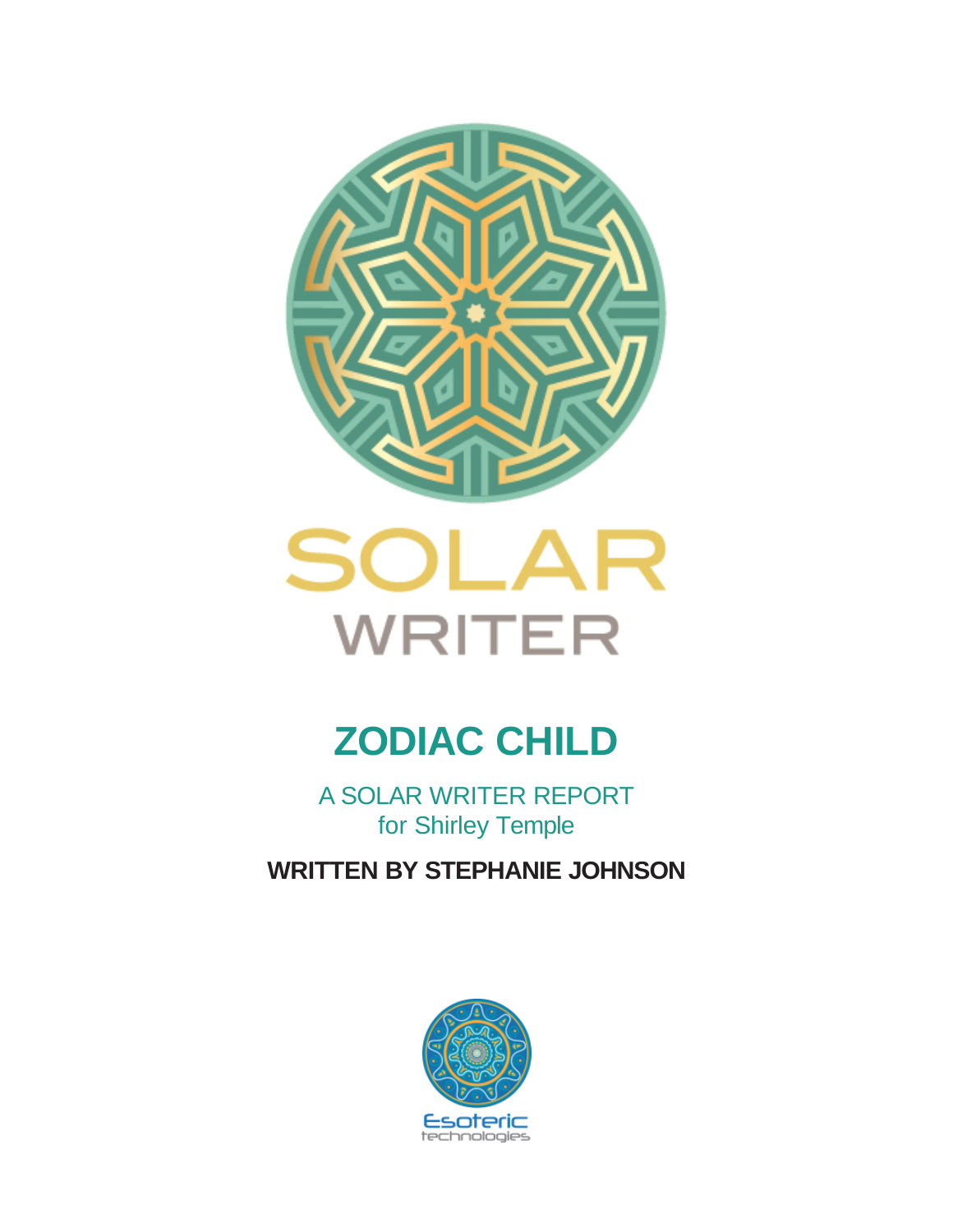### **COMPLIMENTS OF**

**Libra Moon Astrology http:**//<www.libramoonastrology.com>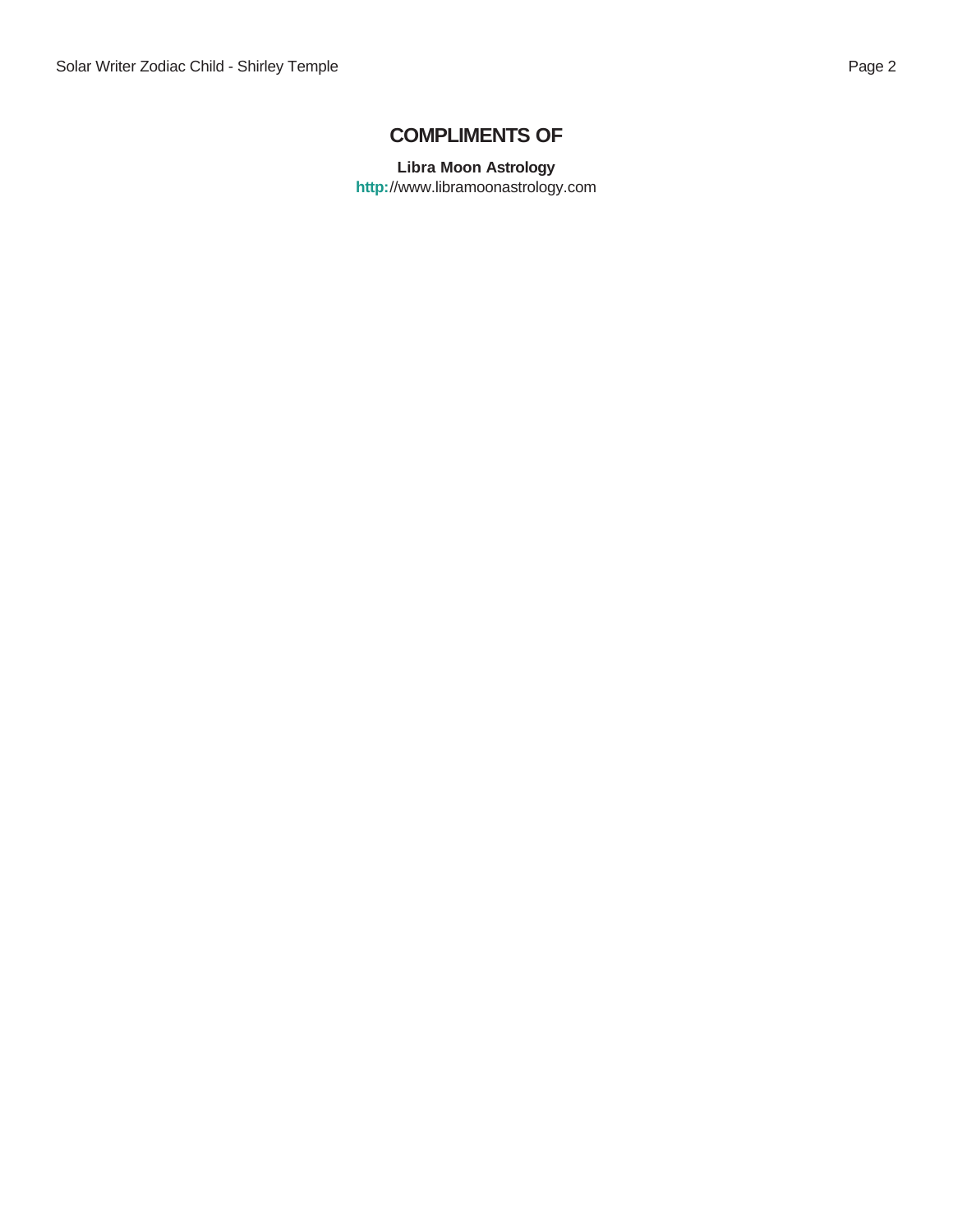## **Shirley Temple Female**

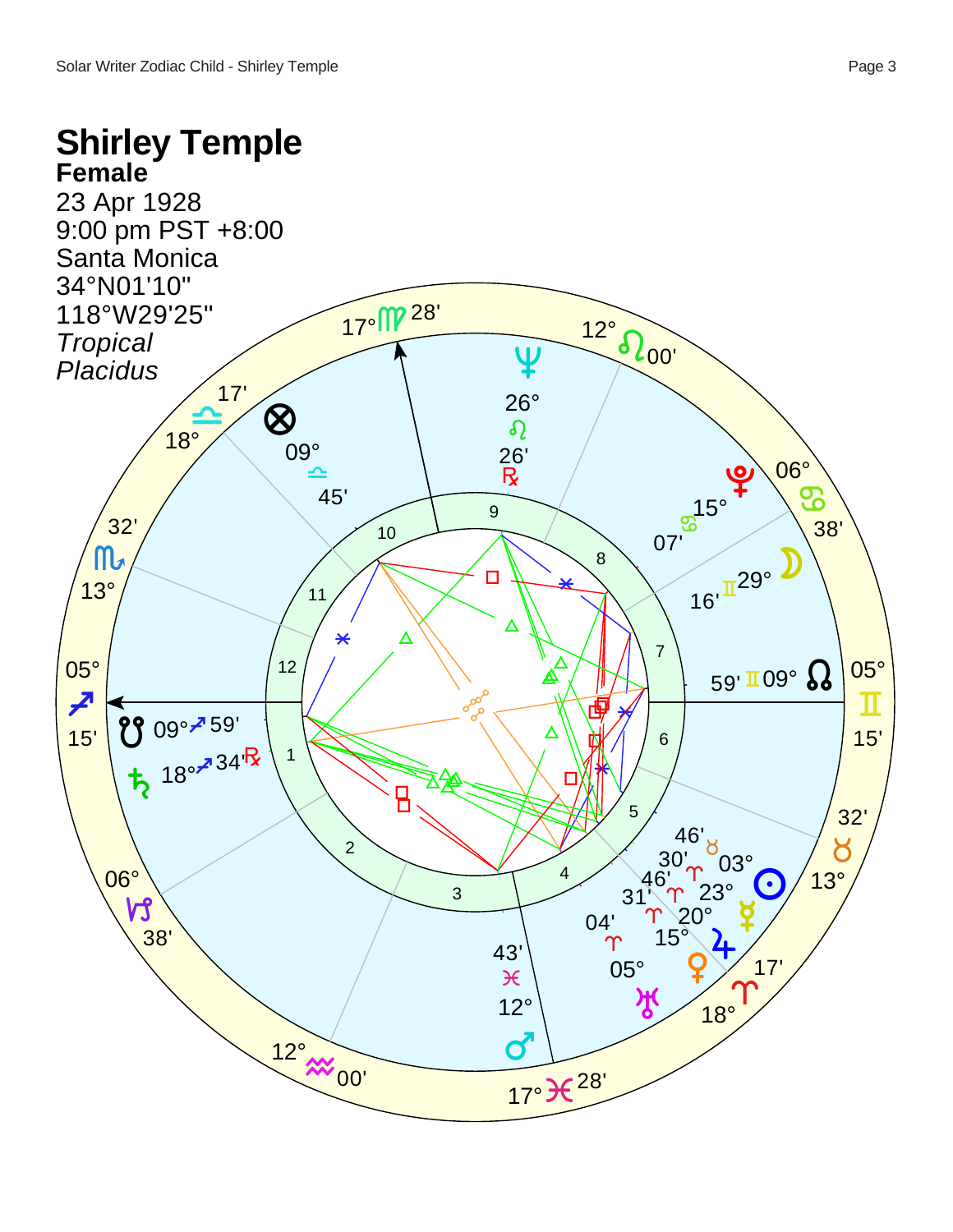## **Introduction**



"There are stars whose radiance is visible on earth though they have long been extinct. There are people whose brilliance continues to light the world though they are no longer among the living. These lights are particularly *bright when the night is dark."* -- Hannah Senesh

This report has been written to introduce you to the concepts of astrology and help you get started with a child's natal chart. Astrology is a complex science which takes years to study and apply successfully; however, we would like to whet your appetite with this report, and encourage you to deepen your understanding through other means.

Astrology is a study of the connection between planets and life on Earth. It is based on a concept that energy patterns form between other planets and Earth and that these energies affect our lives as individuals and communities.

An astrological chart, also known as a horoscope, natal chart, or birth chart, records the relationship between the planets and the signs of the Zodiac. Charts can be calculated for the birth of a person, a community, an event or anything that seems momentous. The horoscope is as individual and unique as a fingerprint.

The aim of this report is to act as a guide for parents and mentors of children. All parents want the best for their children. We want our children to live happy and fulfilled lives. All mentors and teachers would like to see children reach their full potential. This can be achieved by recognising and accepting each child's individual gifts and weaknesses. In accepting these traits, we can help our children overcome obstacles and provide them with as many opportunities as possible to develop their talents.

The journey from babyhood to adulthood is full of joys and challenges. This report is intended to help parents and mentors to support and encourage their children through the difficult times and to provide them with as much love and joy as possible. Then childhood can become a true foundation for a rewarding and joyful adult life. Both children and their parents can be satisfied with a strong and healthy emotional bond, happy memories and many possibilities for future success.

When using these interpretations, please bear in mind that, inevitably, every chart will contain some contradictory influences and, as a result, certain interpretations of different items in the same chart may seem difficult to reconcile. However, this may still be an accurate reflection of a child's chart, as it is likely that any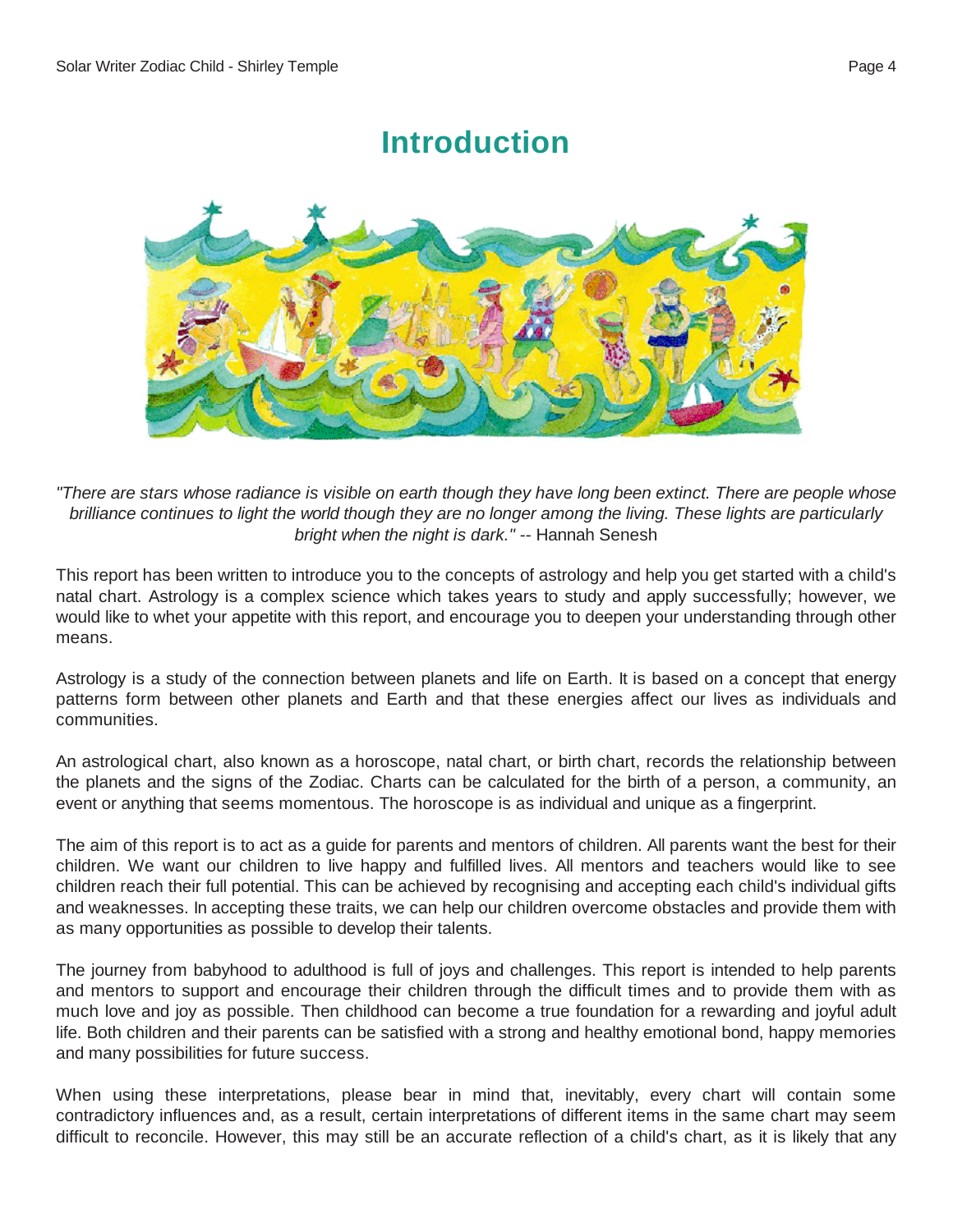child will experience conflicting desires, events and circumstances in their life. Usually it is the responsibility of an astrologer to synthesise these contradictions in order to present a cohesive and meaningful interpretation of the dilemmas of the chart. Any advice given is meant as an aid and the author and publisher accept no liability for any adverse effects of this report.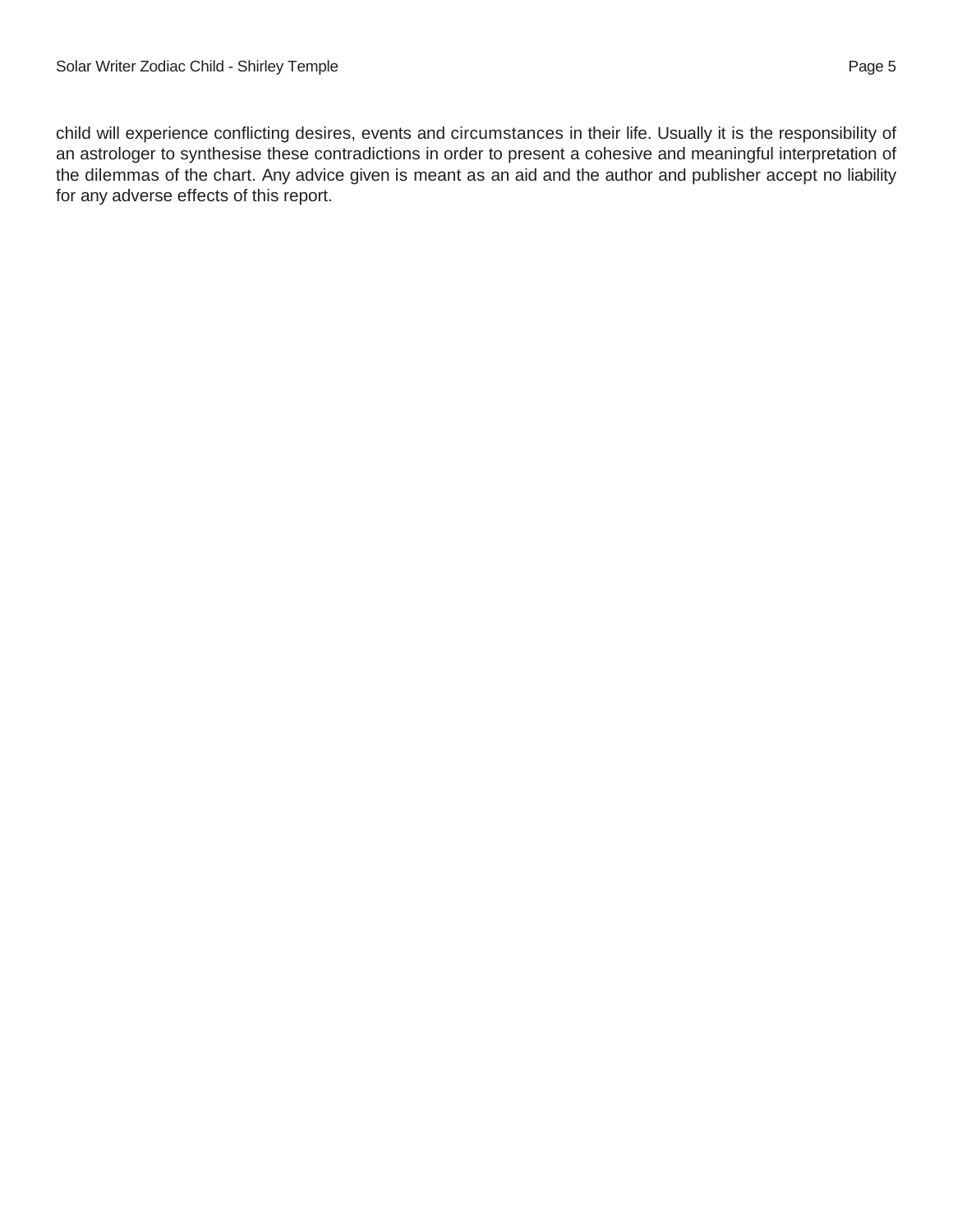## **Family and Friends**



*"Being deeply loved by someone gives you strength while loving someone deeply gives you courage."* -- Lao Tso

#### *The Moon*

The Moon tells you about your children's emotional nature and basic needs. It is also the key to how they *experience intimacy in relationships. The Moon tells you about your children's relationship with their mother,* how they experience their mother's nurturing. As a result it can also give you insights on how to best nurture your children as babies and maturing young adults. When a child feels safe and has their basic needs met, *they are better able to achieve their goals later in life.*

#### *The Moon is in Gemini*

The entrance of young Shirley into the world creates a whirlwind of activity because this is a child who likes variety and stimulation. A regular routine is not on the agenda for young Shirley, who craves the stimulus of changing environments. Baby Shirley benefits from a change of scenery. Parents can provide this by attending plenty of social occasions, joining parents and children's groups or simply by providing hanging mobiles of different shapes and colours over baby Shirley's crib. As Shirley grows older she continues to benefit from social interaction with other children, as well as plenty of reading material and a variety of games.

Shirley is a highly intelligent child and likely to constantly question the "whys" and "wherefores" of everything in her path. When bored Shirley is extremely restless and perhaps prone to bad temper. When stimulated Shirley is a charming companion. Shirley may be an early talker, because she craves communication with other children and adults. She also enjoys childcare and kindergarten, although may have some difficulties settling into a regular routine at school. Flexibility is the key to parents successfully nurturing young Shirley. Toy telephones, play cassettes, books, and plenty of crayons and paper provide stimulation and fun-times for young Shirley.

#### *The Moon is in the 7th House*

From the moment of birth Shirley forms a close bond with her mother. Perhaps Shirley has special needs that require her mother's considerable attention, or perhaps she holds a special charm for her mother. Either way this bond with her mother is likely to have an important influence on her life and relationships. A nourishing, loving union with mother results in a confident and charming child. For this reason it is important that Shirley's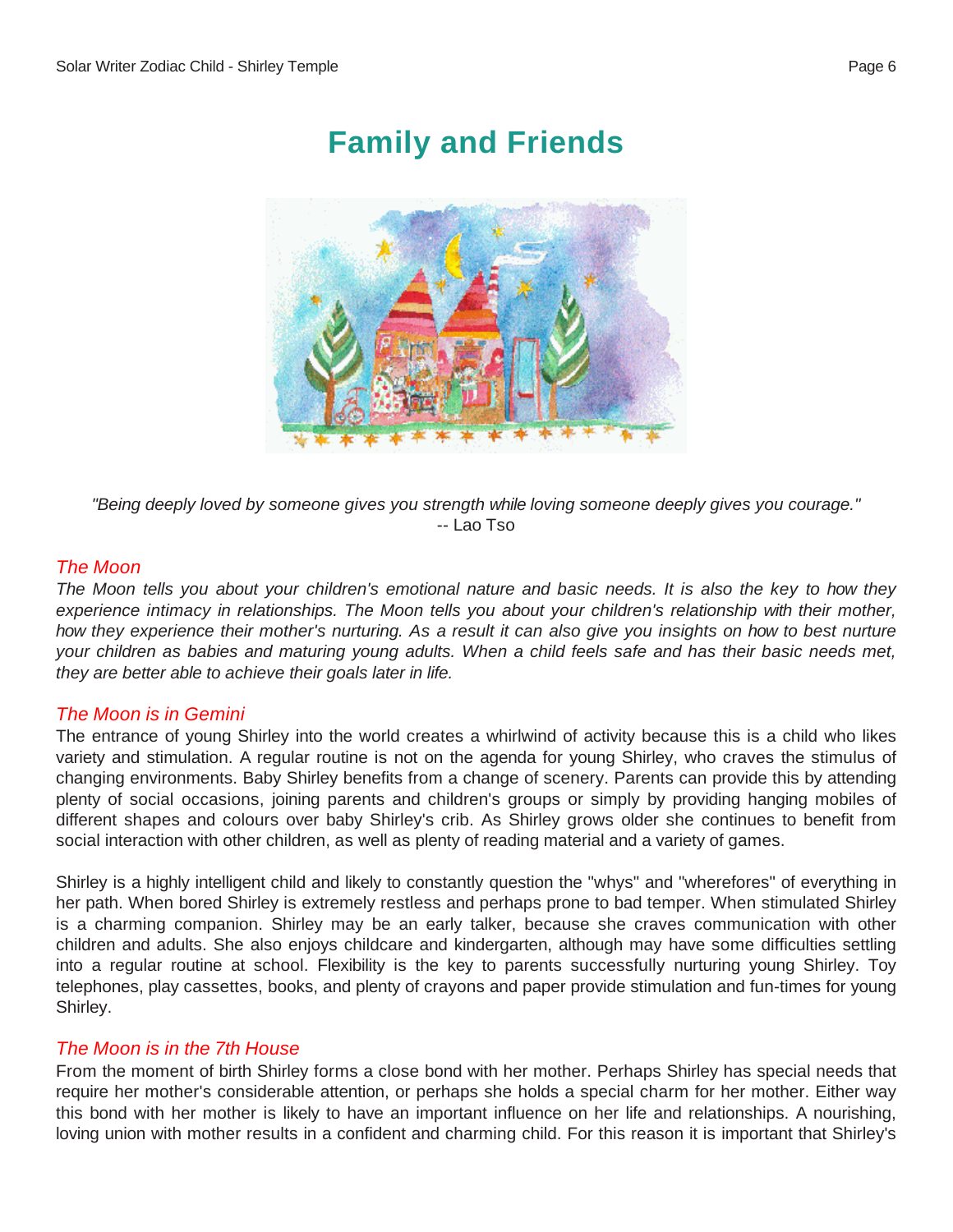mother has a balanced approach to parenting, showing as much love and affection as possible, but also setting realistic limits. Otherwise there is a possibility that young Shirley can become spoilt and overly dependent on her mother if over protected. Alternatively, Shirley could become fiercely independent if mother is too emotionally distant. The sign of Shirley's Moon influences the likelihood of dependence or independence. A child with a Moon in the sign of Aries, Leo, Sagittarius, Gemini, or Aquarius is more likely to develop independence. However, a child with a Moon in the signs of Libra, Cancer, Scorpio, Pisces, Taurus, Virgo or Capricorn may want to hold on much longer and need some encouragement to explore the world. Of course there is no need for mother to worry. She needs simply to take note of the fact that it is her role to teach young Shirley how to relate to other people in a healthy manner. As a result Shirley's natural charm and love of people is allowed to develop, as well as her independence. This is a child who delights in the company of others and knows how to relate to people of all ages.

#### *Venus*

*The planet Venus describes your children's personal relationships with family and friends. Like a Moon, Venus* is important in describing how your child prefers to interact. This planet also gives vital information about your child's receptivity to love. This is important because a child feels loved in different ways. Some children feel cherished when loved ones are paying them lots of attention, whereas others feel most loved when given the freedom to go their separate ways. Therefore gaining an understanding of the planet Venus in your child's chart *can give you insights into how to encourage rewarding relationships with family and friends.*

#### *Venus is in Aries*

Independence is a driving force in the relationships of young Shirley. Generally speaking she enjoys the freedom of her own company and avoids large social gatherings. This is because young Shirley likes to take over in her friendships and family relationships. There is a tendency for bossiness and wilfulness, and therefore an inability to co-operate with other children. Faced with the choice of doing things another child's way or playing on her own, young Shirley opts for solitary activities. This is a child who likes her own way at home and in the playground. She enjoys the company of one or two friends, but only if these friends are happy to do things her way. This can all sound a little negative, but parents do not need to despair. Shirley enjoys a challenge and is not easily repressed by others. Shirley is not unhappy with her choices, or at least not very often.

Learning to interact with other children and family members is a challenge for young Shirley. All young children face challenges. With appropriate encouragement from parents, Shirley can learn to co-operate with others and consider their feelings and opinions. As such Shirley may benefit from activities that involve teams. In a team Shirley has both a positive outlet for pent-up frustrations, as well as an ideal environment for learning about team spirit and the value of interaction with others. Once Shirley has mastered the lesson of collaboration and respect for others, she is likely to be a good leader of her peer group inspiring friends and colleagues with her passion and enthusiasm.

#### *Venus is in the 4th House*

Shirley is a little homebody. She doesn't like to stray far from her home, or perhaps even from her own room. Shirley may be unusual in that she enjoys spending time tidying her room, placing all of her favourite things in special corners and making sure that everything is clean and neat. She may have an artistic flair for home decoration, which is apparent at a young age. Shirley finds her family members a great source of comfort, particularly any women in the family. For this reason, it is important that Shirley's mother, or any other female relatives, treat Shirley with much love and tenderness. Shirley enjoys socialising with family members, although she may prefer relatives to visit her at home rather than venturing out. Visits of friends and relatives are important to young Shirley. She can be quite the little host.

At the same time Shirley does need to be encouraged to take part in activities outside of her home. Ancient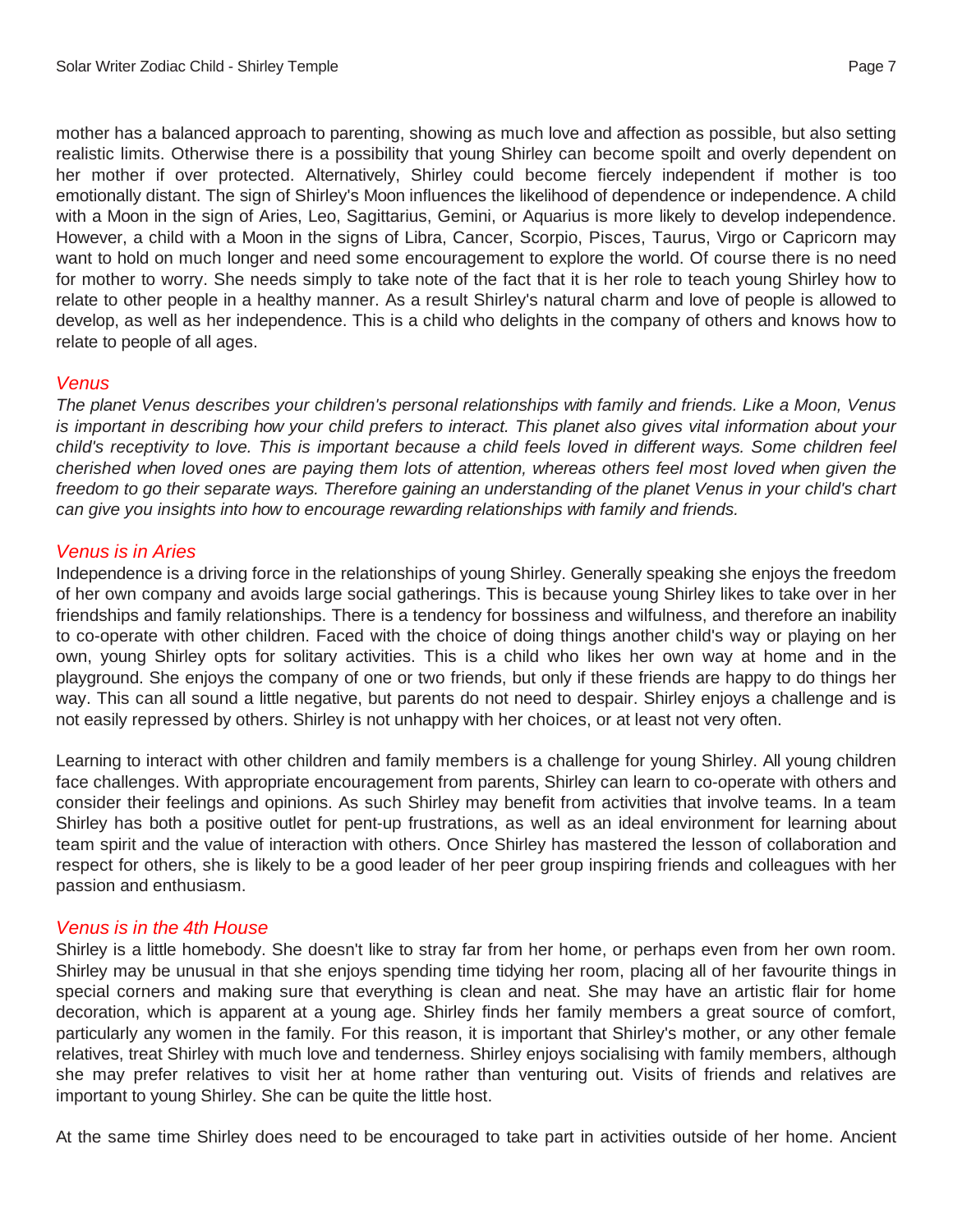astrologers believe that this is a powerful placement of the planet Venus meaning that young Shirley's early home life can provide a very beneficial foundation for her achievements later in life. For this reason it is important that Shirley's parents create a warm, loving and stable home environment.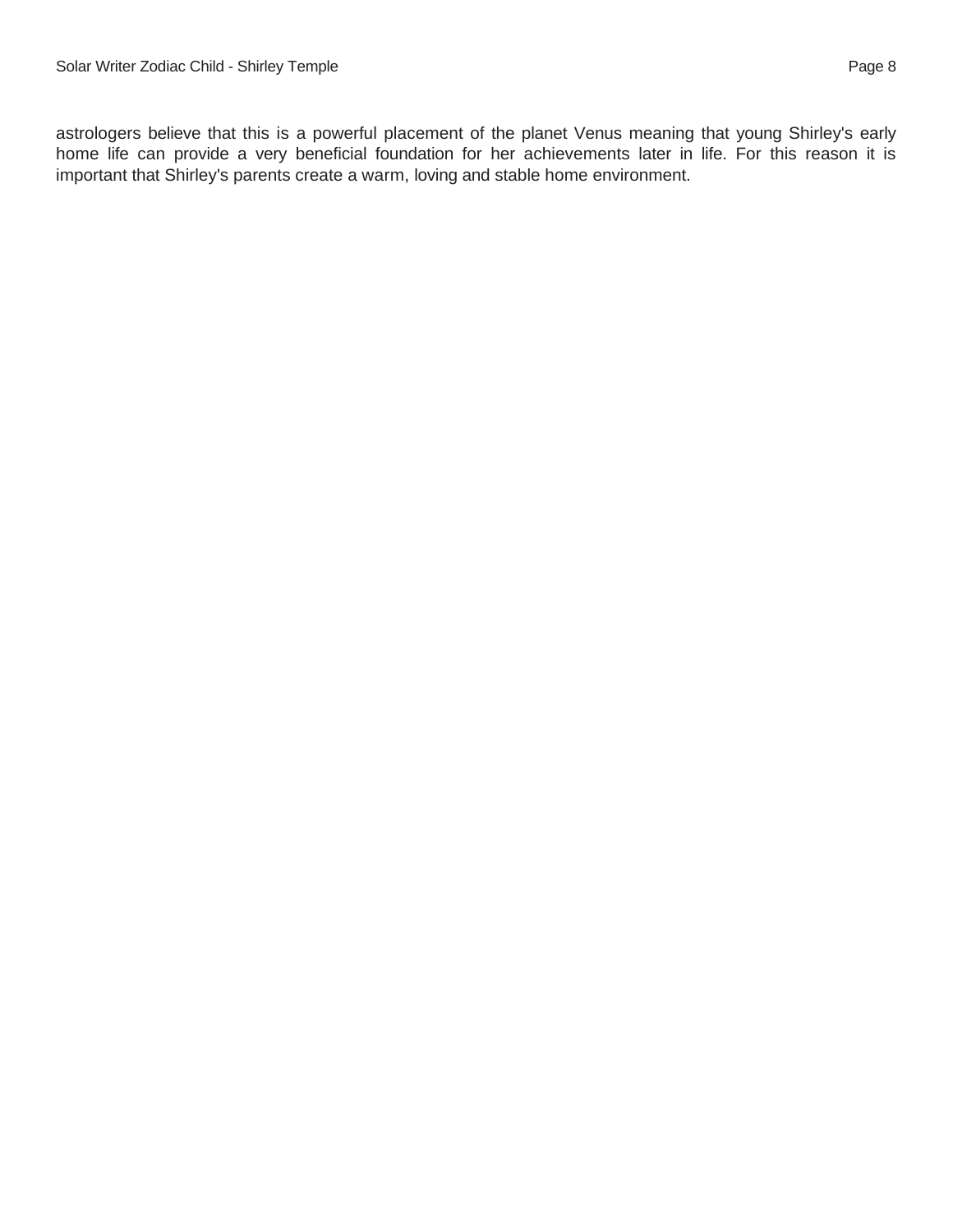**Talents and Schooling**

"Dance like no one is watching. Sing like no one is listening. Love like you've never been hurt and live like it's *heaven on Earth."* -- Mark Twain

#### *The Sun*

The Sun represents your child's identity. It describes your child's basic personality traits and their talents. It also tells you how your children think of themselves; how they need to express themselves; how they need to shine in their lives; how they feel alive. It is the centre of a child's self-expression. The Sun can also tell us *about a child's father.*

#### *The Sun is in Taurus*

The Taurus Sun child is both charming and reliable, thriving in a stable and ordered environment. Comfort plays an important role in Shirley's daily life. Shirley derives comfort from routine, thriving on the emotional security that accompanies familiar surroundings and a schedule. In fact once the routine has been established, Shirley can be quite stubborn about adjusting to new circumstances. Adapting to change is difficult for this young Taurean. Shirley also enjoys the sense of security that comes from being shown that she is well loved, particularly through the sense of touch. Shirley is an attractive baby and child, who derives pleasure from the warmth of human contact. In fact physical comfort, pleasure and emotional warmth are the keystones needed in order for Shirley to develop her talents.

Childcare, kindergarten and school should provide few problems for Shirley, as long as the transition from home to institution is a gradual and comforting one. It is important for Shirley to feel secure before undertaking any change in her life. As she grows older, Shirley shines in activities, which require a practical and sensible approach as well as creativity. Shirley may be quite conservative, developing a strong set of values that provide support as she develops her gifts.

#### *The Sun is in the 5th House*

Baby Shirley is a joy, full of smiles and responsive to all efforts to entertain her. Fun loving Shirley loves to play. A wide range of toys is beneficial for young Shirley; however, she delights in any creative activity. She has the ability to turn any item into a toy. Shirley is likely to respond well to music, art, crafts, sand play, water, clay or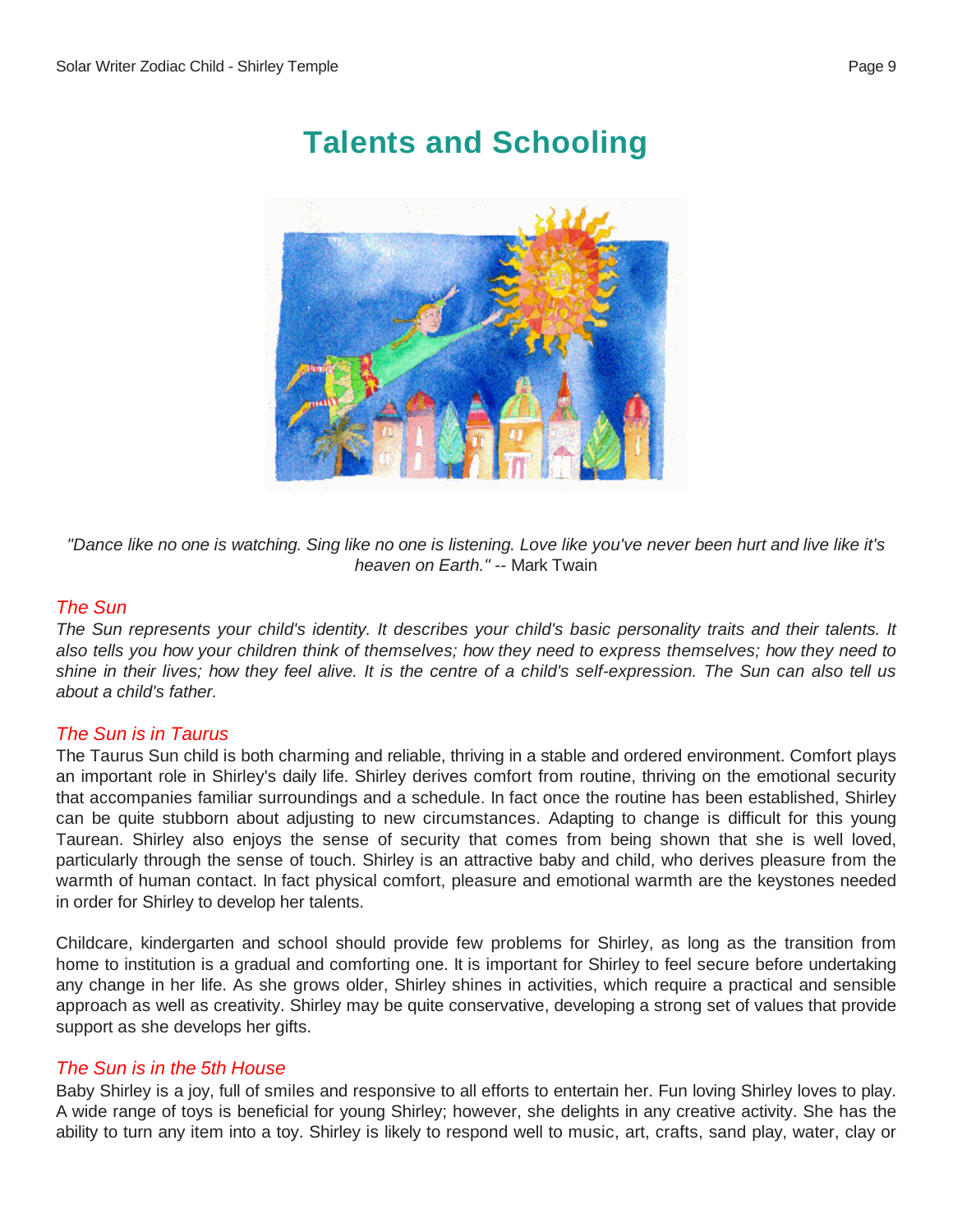the dramatic arts. She may well show an outstanding ability at a young age. It is important that Shirley's parents and mentors, in particular her father or a male mentor encourage her creative expression. The challenge for young Shirley is knowing when to stop playing and when to start work. Although she has the ability to make most things seem like fun, there are times when she has difficulty concentrating. This is particularly true for a child with the Sun in the sign of Gemini, Libra, Aquarius, Aries, Leo, Sagittarius or Pisces. A child with the Sun in the sign of Cancer, Scorpio, Taurus, Virgo or Capricorn is more likely to be able to combine creativity with concentration. Nevertheless it is unlikely that Shirley's parents need to worry. This is a child who is light-hearted, able to give much joy to her immediate family and the wider community. Young Shirley needs to be introduced to many new and exciting activities. As she matures then Shirley is likely to express her own individuality.

#### *Mercury*

*The planet Mercury describes your children's intellectual abilities. The sign and placement of Mercury can* describe whether or not your child finds it easy to concentrate at school. Your child may be a daydreamer or have great concentration. Your child may be shy or interact easily with other people. Either way it is possible to *boost your child's self-esteem by choosing study methods and schooling that suits their needs rather than* forcing them to fit into an alien environment. Gaining an understanding of the planet Mercury can help in these *matters.*

#### *Mercury is in Aries*

Shirley is forthright, learning to talk and read early in her development and quickly developing a reputation for blurting out what she thinks. Shirley calls a spade and spade, sometimes embarrassing adults with her honesty. She has an agile mind and is keen to understand matters as soon as possible. In fact she is frustrated if she cannot learn new tasks and topics rapidly. Shirley is eager to learn fresh things, but loses interest quickly. She needs the stimulation of new activities. Parents and mentors need to provide plenty of inspiration, while also helping young Shirley to learn the value of persistence. It is all too easy for young Shirley to drop a project the moment that it loses its appeal. School and study are easy challenges for Shirley. She is likely to be top of her class, enjoying a competitive environment at school. Her quick wit also entertains classmates. Reward systems are a good encouragement to keep Shirley on track; however, she is mostly self-motivated.

Shirley simply enjoys the pleasure of coming first in intellectual pursuits. She has a real talent for original thinking and acquiring knowledge. She may also excel at debating, crosswords, and creative writing. Shirley has the ability to excel in communication and study, provided she can persevere. Her tendency to make impulsive decisions and to be headstrong may detract from her talents. However, if she can learn to consider the consequences of her decisions then she is a formidable force.

#### *Mercury is in the 5th House*

Shirley has a quick wit. As a young child this becomes obvious, as Shirley loves to play word games, giggling with delight over certain word associations. As she matures her wit blossoms. Friends and relatives enjoy this side of Shirley's nature, but teachers may not be so impressed as lessons are likely to be disrupted by Shirley's clownish antics. This does depend on the rest of Shirley's birth chart. She may have a more serious side to her nature that balances this impish trait. Shirley's love of words needs to be directed in positive outlets such as reading and creative writing. She may have a real talent for creative writing or for public speaking, but only if it is fun.

Shirley finds it difficult to concentrate on anything that she considers being boring. Shirley enjoys reading, but mostly for fun. Concentrated study is not so appealing. She also enjoys puzzles and games, particularly games of strategy and wordplay. The challenge for parents and mentors is to maintain an element of entertainment in all lessons. For this reasons Shirley benefits from a less formal school environment. Teachers and parents can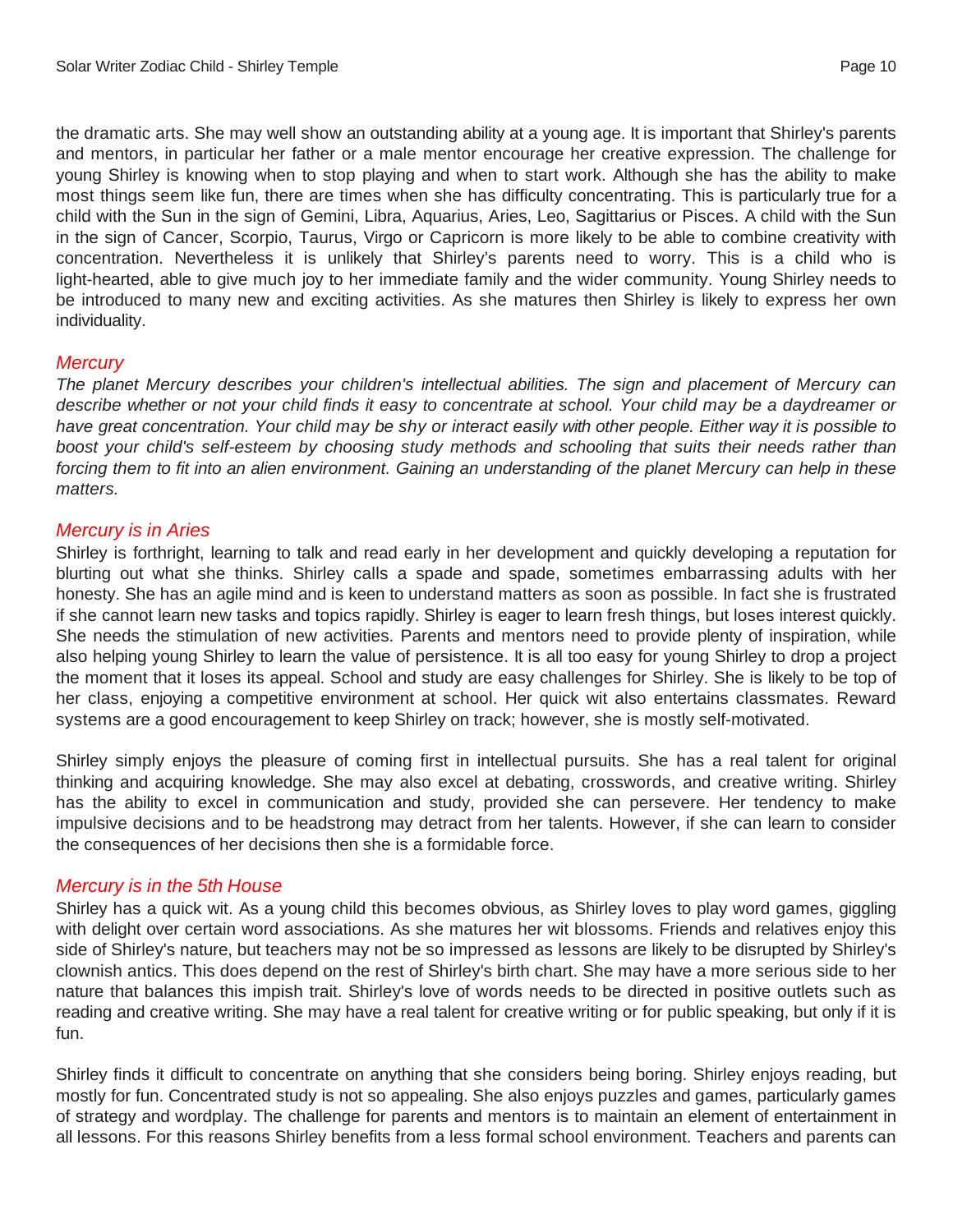also note that a sense of humour is a handy tool in defusing many an emotional moment with young Shirley.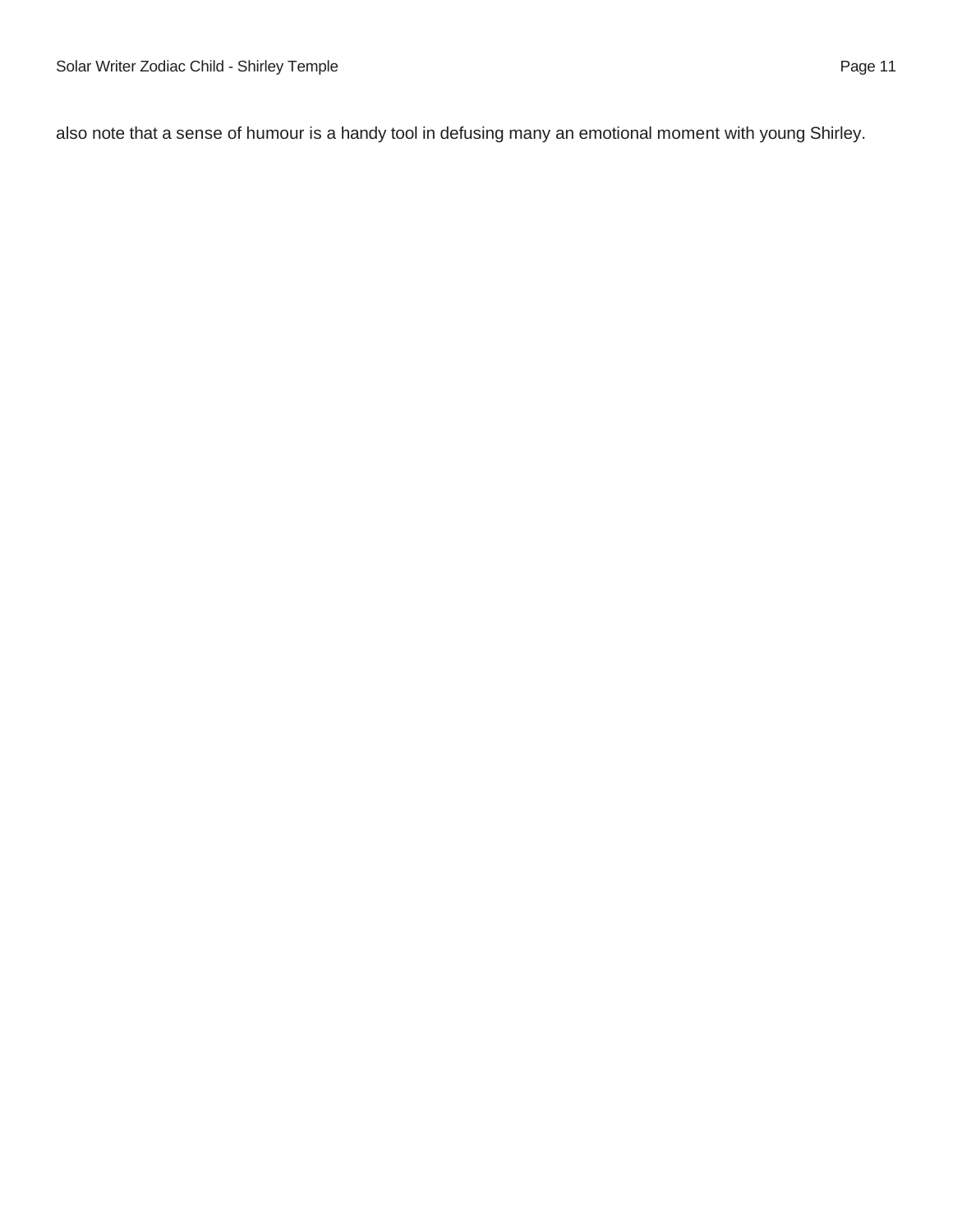## **Goals**



*"The future belongs to those who believe in the beauty of their dreams."* -- Eleanor Roosevelt

#### *The Ascendant*

The Ascendant, or Rising Sign as it's sometimes called, is considered to be an important component of an *astrology chart. Ancient astrologers believed that the Ascendant depicted a person's primary motivation. Some* believed that it was one of the links to discovering what makes a person happy. It could be said that when we're *accomplishing our primary motivation then we're happy. By gaining knowledge of a child's Ascendant and* discovering this child's primary motivation in life, parents and mentors can then help them achieve their goals. Caring adults can encourage the child with love and support. In turn your child experiences a sense of *happiness and fulfilment.*

#### *The Ascendant is in Sagittarius*

Shirley is likely to actively seek her purpose in life, taking the initiative rather than waiting until circumstances are comfortable. Sagittarius is a Mutable sign denoting versatility, flexibility, adaptability, sensitivity, restlessness, indecision and anxiety. However, it is also a Fire sign depicting a need for action and enterprise.

As a baby Shirley is easy going, enjoying the adventures of daily life. Shirley enjoys plenty of stimulation. As a child, Shirley is open-minded, honest, idealistic, jovial, impulsive and at times a deep thinker. Why and how questions are likely to abound, testing parents' knowledge. All being well this child views life as a continual adventure with many exciting lessons. She enjoys playing with other children and testing out the playground equipment. She also benefits from books. Shirley's irrepressible enthusiasm is irresistible, and others are keen to join her adventures. At times Shirley may be a little headstrong exhausting herself and her parents. However, Shirley's primary motivation is for adventure and this needs to be encouraged within reason. Shirley needs plenty of freedom to explore the wonders of the world into which she has been born.

#### *Mars*

Ambition and drive, like many traits, can be powerful positive forces in your children's lives, helping them achieve their dreams. Too much ambition can hinder your child's ability to collaborate. On the other hand,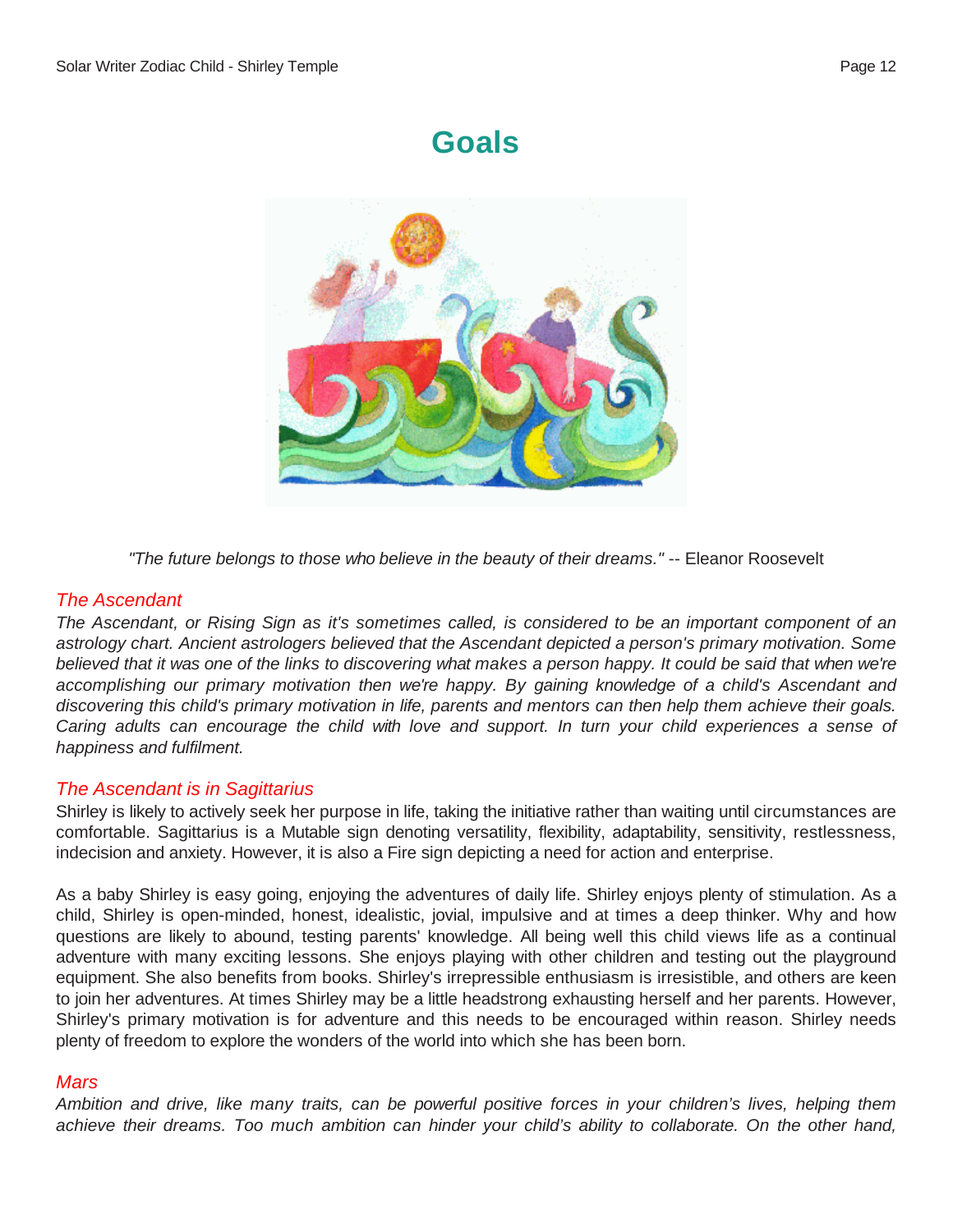without motivation your child may not be able to establish a healthy sense of self and successfully leave home and family. Studying Mars, the planet of drive and energy, assists parents and mentors. Mars describes vitality in your child's birth chart. If our children are free to pursue their own dreams and ambitions, their joie de vivre is a wonderful thing to see. By understanding the placement of Mars in your child's chart, you can help support their goals. You gain insight into whether or not your child lacks motivation in certain areas and why. You can also see if your child has an excess of passion. As a result you can either patiently try to motivate your child, *or you can provide plenty of stimulation and direction.*

#### *Mars is in Pisces*

The fiery energy of Mars does not mix well with water signs such as Pisces. This means that young Shirley has difficulty achieving her objectives. She is easily sidetracked, daydreaming rather than staying on task. If Shirley is left to her own devices then she enjoys a world of imagination and play, floating from one day to another. This may not be a problem for a young child at home but it creates difficulties as Shirley matures and is faced with more responsibilities such as schoolwork and household chores. She finds any practical task a real challenge. Parents and mentors are likely to be frustrated by young Shirley's carelessness but it is important not to be stern.

Parents and mentors need to help young Shirley find a positive direction, gently teaching her the benefits of completing her objectives. This child needs plenty of understanding and support. Excess criticism could destroy Shirley's self-confidence. She needs encouragement and praise for her abilities to be a sympathetic listener and an ingenious child. A creative pursuit such as learning to play a musical instrument or attending dance classes may provide an outlet for Shirley's imagination as well as teaching her self-discipline. As she matures and leaves school, her unique skills are more appreciated and she is more able to achieve her goals.

#### *Mars is in the 3rd House*

Young Shirley is noisy. Parents, siblings, friends and neighbours know when she is in the vicinity. Shirley seems to cry louder than other babies, talk louder than other children and play more noisily. This may abate later in life, but as a child Shirley enjoys making an impact on her family and neighbourhood. It is as if Shirley has come into this world with a message and she is going to make sure that everyone hears it. Shirley has a sharp wit and a keen intellect. She is likely to use these attributes to defend her siblings and friends. Once young Shirley's passions are aroused it is difficult to keep her quiet. For this reason Shirley may become an advocate for a political or environmental cause later in life. In fact she may show this talent for advocacy in early life if given the opportunity. Schooling is a challenge. The type of challenge depends on the sign of Mars. A child with Mars in the signs of Aries, Leo, Sagittarius, Gemini, Libra or Aquarius is going to be passionate about selected subjects, successfully completing goals as long as she is allowed to study in her own way. Shirley is likely to clash with strong-willed teachers, but nevertheless achieve good scholastic results. A child with her Mars in Taurus, Virgo, Capricorn, Cancer, Scorpio or Pisces is more likely to be introverted. She is enthusiastic about certain subjects, but tackles studies in a quiet and persistent manner. Clashes with teachers are likely. In other words the force of resistance shown on occasion by young Shirley may surprise Shirley's teachers and parents. She may benefit from letting off steam in a daily sports lesson or taking part in energetic neighbourhood sports and games. She also enjoys games of strategy such as chess and backgammon.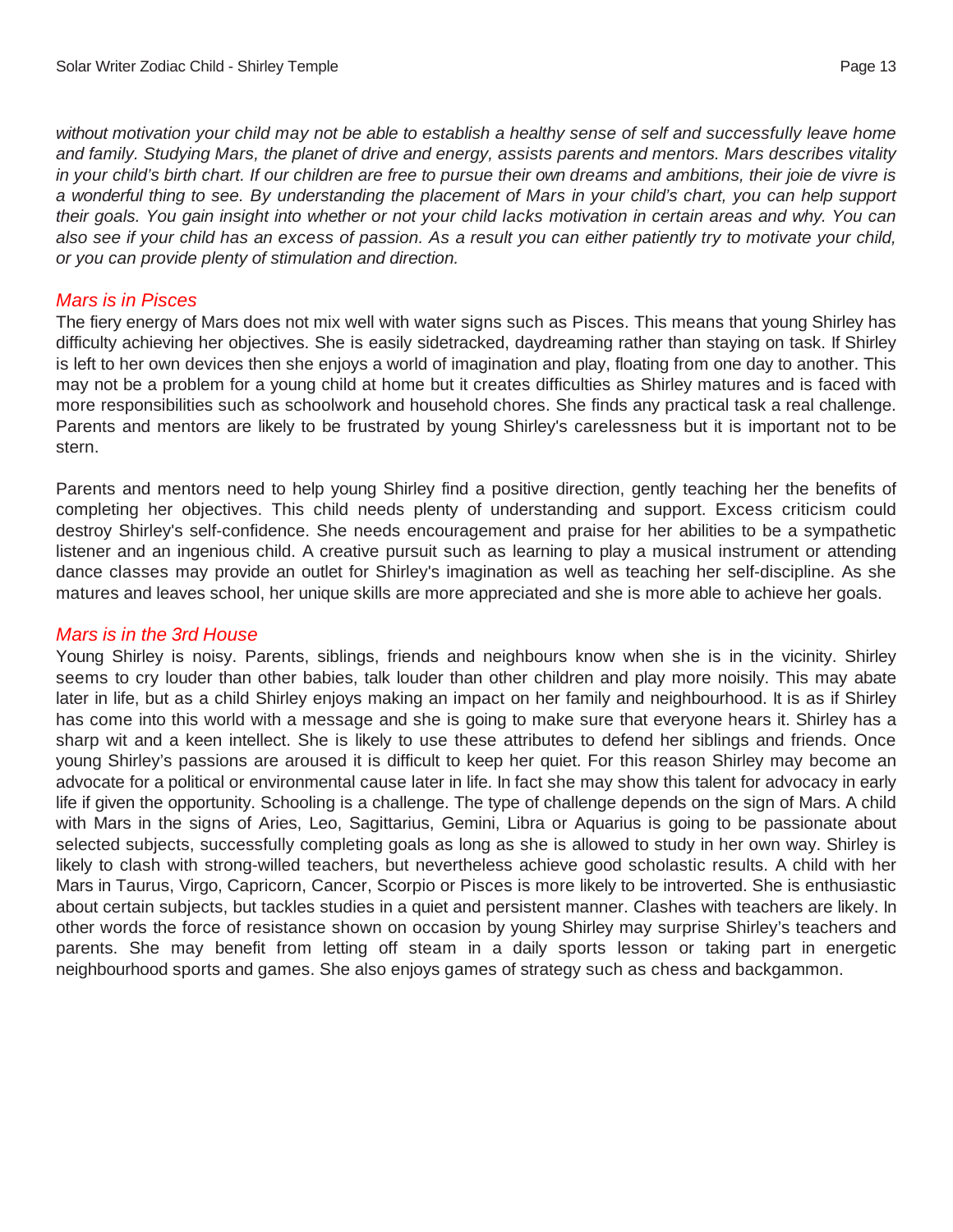## **Childhood Journey**



*"Nothing great was ever achieved without enthusiasm."* -- Ralph Waldo Emerson

Wouldn't it be ideal if we could isolate one trait in our personalities, capture it in a glass for observation and dissection? Of course this is not possible. Neither is it possible for us to isolate one part of a birth chart. The different aspects of our children's birth charts intermingle in a complex manner to make the little person that we know and love. However, it is possible for us to influence the development of our children, to support them in their journey. The aim of this section is to give vital clues for parents and mentors on how to guide, but not *coerce, the development of your child.*

#### *The Sun is Sextile The Moon*

A sunny natured child, Shirley shines under the influence of this combination of the Sun and Moon. Her mother and father agree that young Shirley is special and together they decide on the best methods of raising their wonderful child. Shirley is fortunate to spend her early childhood under the nurturing influence of parental harmony. As a result Shirley develops a natural curiosity and has the confidence to explore her environment. Shirley enjoys new adventures and quickly adapts to changing routines. In fact Shirley's eagerness to discover new horizons may leaad her into a few scrapes. Her parents need to offer young Shirley plenty of freedom, but also keep a watchful eye to make sure she explores within safe limits.

#### *Neptune is Sextile The Moon*

Shirley is a soft, imaginative and sensitive child. She needs gentle handling and a calm environment in order to thrive. Baby Shirley benefits from a peaceful and quiet home. If Shirley has noisy siblings, then she benefits from her own quiet room, somewhere to escape the hustle and bustle of daily life. Lullabies are likely to be the best method of getting Shirley off to sleep.

It is possible that young Shirley shows signs of creative talents in one form of the arts such as music or dance. Alternatively she may be a kind and caring young person with an inclination to help others. Of course Shirley could be both! she is particularly sensitive to the influence of one woman. This could be mother or grandmother, or a favourite aunt, teacher, nanny or caregiver. This woman is likely to be idolised by Shirley and may have difficulty living up to her expectations. On the other hand this woman could also positively influence young Shirley, teaching her in a gentle and loving manner and helping her reach her true potential. In babyhood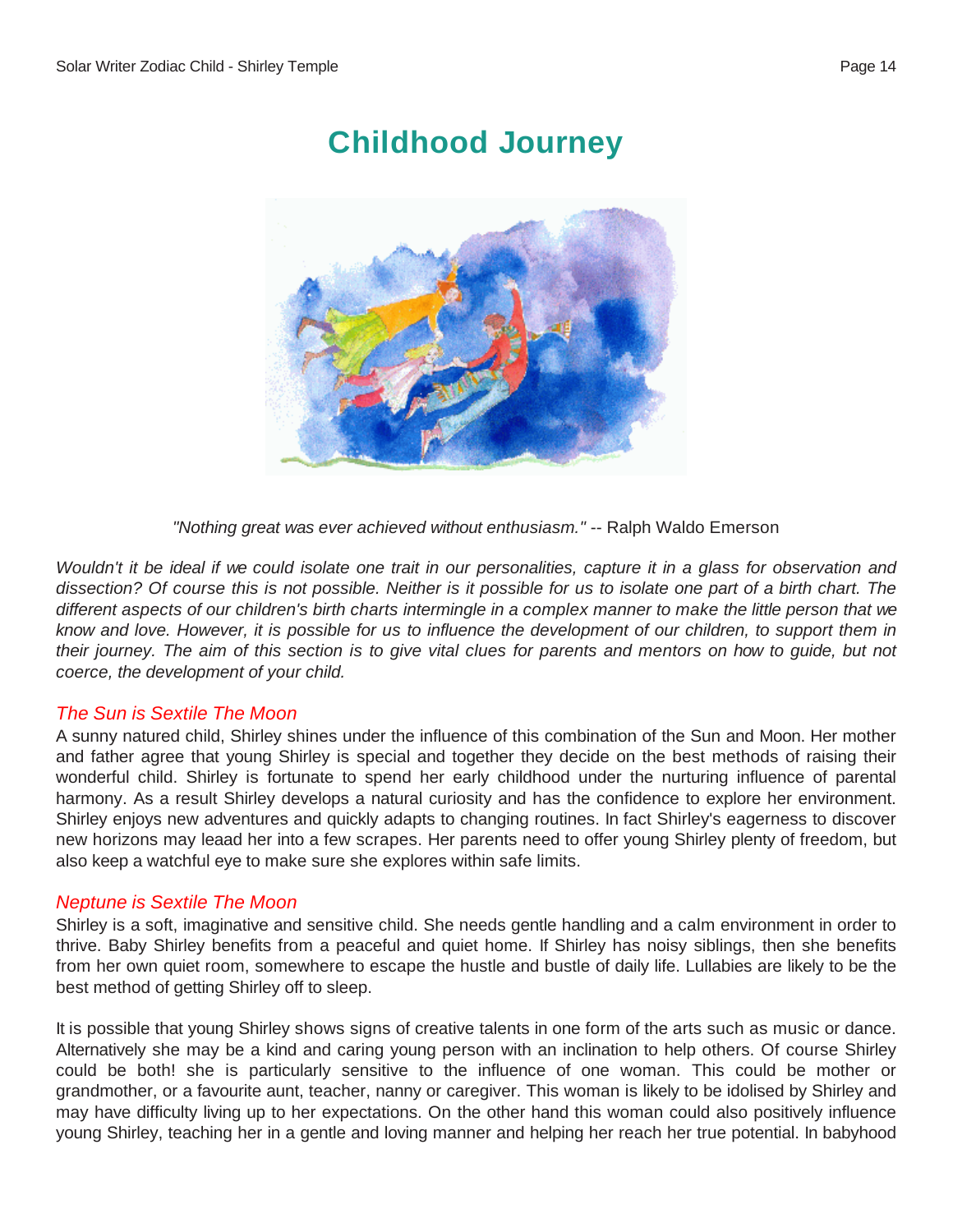and childhood Shirley needs tender care, particularly by the women in her life.

#### *Uranus is Square The Moon*

Change is likely to play a prominent role in young Shirley's life. Parents and family members may try to provide a set routine for baby Shirley, but the routine is destined to be unsettled. This could be due to positive changes in Shirley's home life or because of upsets in her early life. Shirley's birth may have coincided with problems in her mother's life or perhaps her mother is a free spirit. In some cases Shirley's family or mother may have an unusual occupation or lifestyle. Depending on other aspects of Shirley's chart, she either enjoys the stimulation of a changing environment, or is unsettled by the lack of routine. Either way Shirley has the opportunity to develop as a resourceful, inventive and independent person. As a young child she may experience sudden mood changes as she learns to come to terms with life's challenges.

Parents do well to encourage Shirley's unique talents, and try to discipline through creative means rather than traditional ones because it is likely that Shirley is a non-conformist. Strict discipline brings out the rebellious side of young Shirley's nature and parents can be surprised at how stubborn she can be. Creative solutions to problems help Shirley learn without having a strong, negative emotional reaction. She may also have an unusual talent, which needs nurturing rather than thwarting. Shirley fares well when loving adults enjoy her unique approach to life.

#### *Neptune is Trine The Sun*

Shirley is a creative child, who longs for a close and caring relationship with her father or a man who can act as a father figure. Shirley is also a sensitive child who needs gentle support by an important man in her life. It is also possible that she has an artistic talent or an interest in spirituality that ideally needs to be nurtured by a father figure.

This is a child who needs to be encouraged by her father to trust her own instincts. Harsh discipline could cause such a gentle natured child to become timid. Rather she needs her father to help nurture her innate talents and interests. One of the indications of this combination could be that Shirley's father seems destined to play a less prominent role in her life than perhaps Shirley's mother. Perhaps Shirley's father is unable to provide this close, supportive emotional bond through circumstances beyond his control such as his profession demanding frequent absences from home. In such cases Shirley may enjoy having her favourite photos of her father placed in the bedroom or around the home. When Shirley's father is around he can create special memories by spending exclusive time with Shirley in a secluded or natural environment. Another indication can be that Shirley's father has a special talent which he passes on to this sensitive and artistic child. Shirley may prove gifted.

Whatever the circumstances it is important that some gentle means can be found to provide young Shirley with a positive male influence. Otherwise she is likely to develop attention-getting traits such as bed-wetting, minor illnesses and sulking. Perhaps a male member of the extended family, a teacher at school or a mentoring program could be of help. This way Shirley's creative and compassionate nature can be encouraged. Fantasy stories, musical instruments and recordings, paints and crayons, time spent in nature and dance can all play a positive part in helping young Shirley shine in the world. Other aspects of Shirley's birth chart could affect this planetary influence. For further information about the exact nature of this astrological signature it may help to consult a qualified astrologer on a one-to-one basis.

#### *Jupiter is Conjunct Mercury*

Shirley is an explorer. As soon as she can crawl and walk, she is eager to take off and investigate her surroundings. She enjoys learning new things. Shirley has an inquisitive mind and responds well to most teaching methods. Shirley's parents and mentors are easily able to influence her through introducing fun and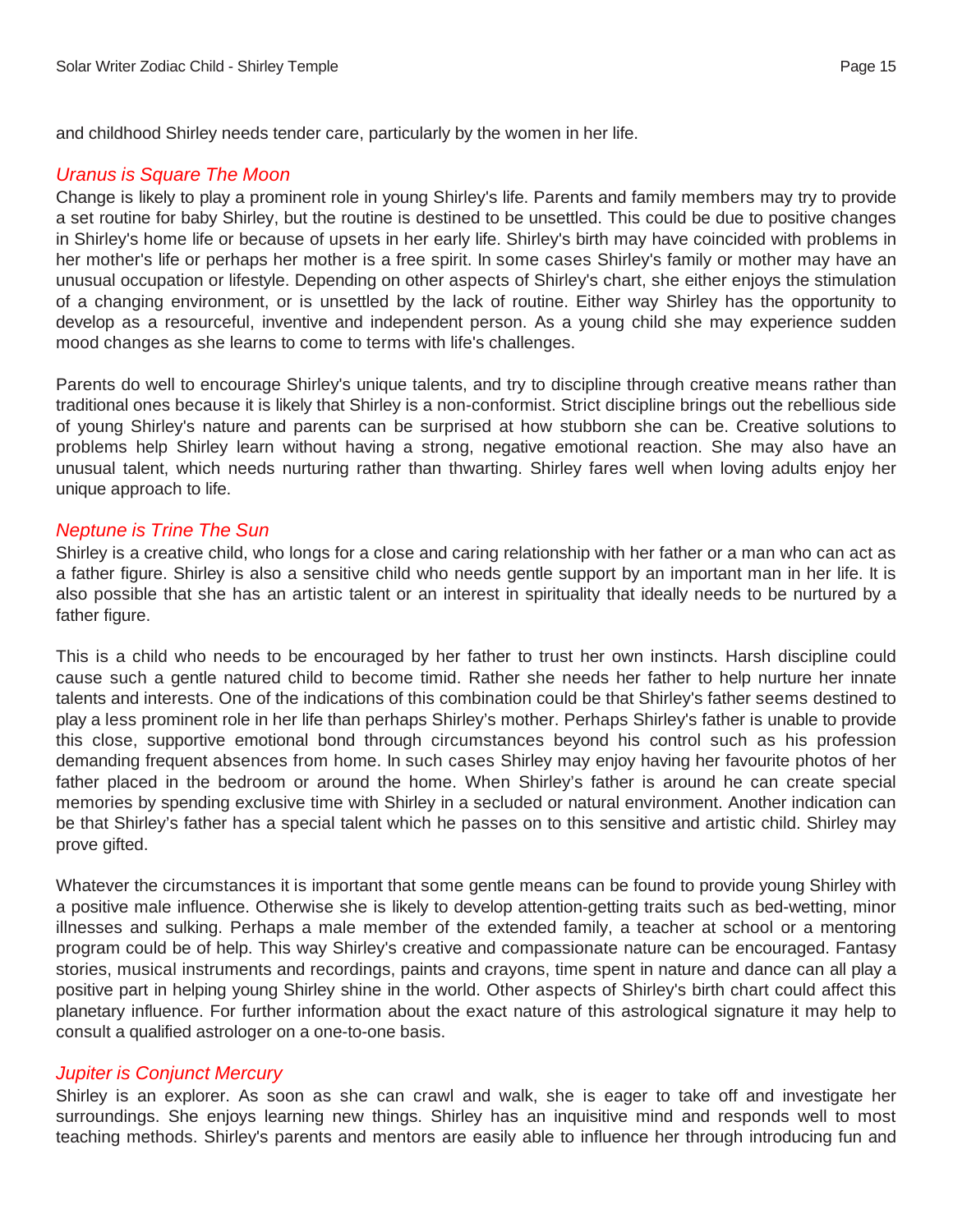educational activities. These could include books, DVDs, computer games and visits to the library or cinema for the more introverted child. If Shirley is more extroverted then parents and mentors could introduce visits to educational institutions such as museums, art galleries, and children's hands-on centres or trips to the park or beach. Shirley also benefits from social visits to friends and family members.

Shirley's parents' and mentors' main task is to think up new and fascinating ideas to assist her development. She needs little encouragement to study at school, enjoying her teachers and peers. Shirley is likely to excel at most school subjects, but may be particularly drawn to studying languages, geography, religious education, biology, sports, and law. In conclusion this combination of the positive planet Jupiter with the planet Mercury is a most fortunate influence in helping Shirley cope with her own stages of development and life in general.

#### *Saturn is Trine Mercury*

Now here's a child who needs a lot of approval and support, particularly from her father or an important male mentor. The more love and kindness that Shirley receives, the more she is able to express herself in her daily life with confidence. The reason for this is that the combination of the planets Saturn and Mercury can be a difficult one, presenting some pitfalls in early childhood development. In other words young Shirley may face difficulties in her ability to learn and communicate. This, in turn, affects her self-confidence.

Shirley may be shy, preferring the safety of her home rather than venturing out and about. Shirley could be slow to talk and read. Perhaps school seems a bit overwhelming to young Shirley. She prefers to spend time reading in her own room rather than socialising with her friends. Shirley is sensitive to criticism, particularly any harsh words from her father or a prominent male member of the family. On the other hand Shirley slowly blossoms when praised by her father. She also responds well to a male mentor's patient words of wisdom. Shirley needs a slow, methodical approach when being given any instructions. She works better within a structured environment. With calm handling Shirley gradually gains self-understanding and a wisdom that is beyond her years. Another positive note that is most of Shirley's learning difficulties are experienced in her early youth. As she matures, social and communication skills and study becomes easier. It is almost as if Shirley is born with a greater intelligence that needs to be carefully nurtured during childhood in order for it to be fully expressed as she matures.

As Shirley grows older, she is likely to excel in a specialised subject of her choice. Her selection of topic depends on other aspects of her birth chart. Parents need to make sure that Shirley is able to choose her own study topics as much as is possible. Excessive parental control could have a detrimental effect, eroding Shirley's budding self-confidence. It is interesting to note that the famous scientist Albert Einstein experienced learning difficulties at school, and yet later rose to prominence in his field. Einstein had a powerful combination (conjunction) of the planets Saturn and Mercury in his birth chart. The strength of this association depends on the nature of the astrological link. Parents may wish to consult an astrologer.

#### *Neptune is Trine Mercury*

The combination of the planets Neptune and Mercury can be a challenging one. The extent of the challenge depends on the exact nature of the association and other influences in Shirley's birth chart. However, the planet Mercury represents communication, which is overshadowed by the planet Neptune. Therefore Shirley finds it difficult to express herself in conventional ways. It is important that parents and mentors help Shirley find more unorthodox ways in which to express herself such as through the creative arts. Art, poetry, theatre, dance and music can prove highly beneficial forms of expression. Shirley may be particularly talented in the creative arts, a child prodigy who needs nurturing.

Shirley is sensitive and needs encouragement to trust her own intuition. This child needs permission to be different. Shirley is imaginative and enjoys stories such as fairy tales, myths and legends. She may also have a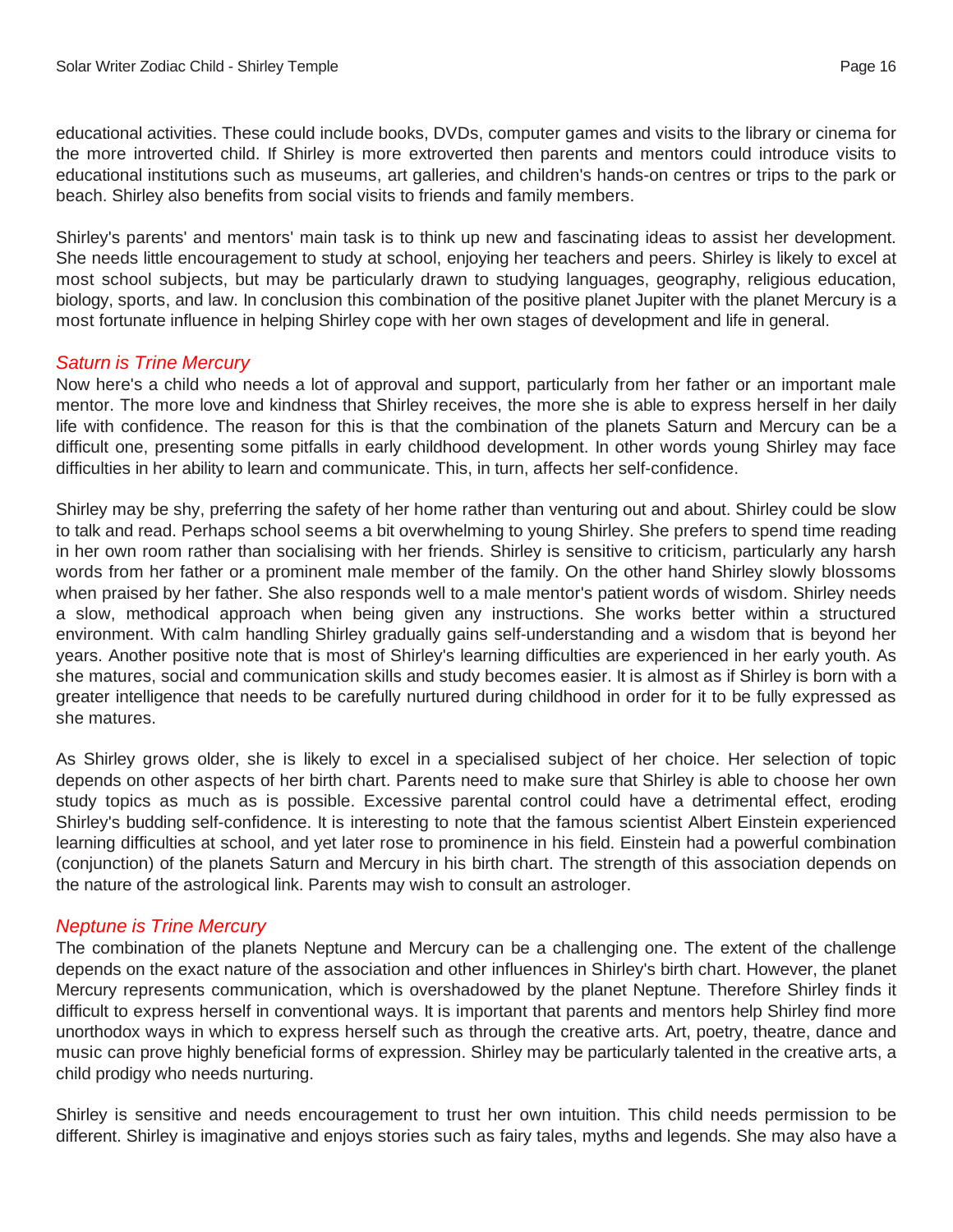talent for making up her own stories. Parents and mentors need to ensure that young Shirley understands the difference between fantasy and reality. Shirley may prefer to live in a fantasy world rather than face the demands of daily responsibilities. She is highly impressionable. Positive influences are important in order for Shirley to develop her self-esteem. Shirley is a caring child with a unique understanding of her friend's problems. Parents and mentors need to take special care in choosing a school for young Shirley. She needs a school environment that encourages creativity, rather than purely academic achievement. Friendships also play an important role in helping or hindering Shirley's sensitive nature. Therefore, it is important for parents to encourage friendships that have only a positive influence. With the right encouragement Shirley grows in self-confidence and finds the means to express her unique gifts.

#### *Pluto is Square Mercury*

Shirley is an insightful child who likes to understand what motivates people. Rather than enjoying learning things for the sake of trying something new, Shirley likes to pull them apart and discover what makes them work. This can include anything such as dismantling a complex mechanical toy or simply pulling the head off a much beloved doll to see what is underneath. It can also include asking embarrassing questions of family members in order to understand a loved one's motives. Shirley is not trying to be difficult, although her methods of learning are a little unusual. She merely wants to understand all things hidden.

Shirley needs to be encouraged to explore her environment; even if she does have unusual methods at time. She is sensitive to criticism and easily feels rejected if her parents or mentors express disapproval. This can result in a lack of self-assurance. Shirley is scared to try new things for fear of being chastised. Therefore parents and mentors need to encourage Shirley's endeavours by teaching her in a direct and forthright manner. Shirley does not respond well to coercion or force. She also challenges any untruths. Shirley comprehends hidden meanings and responds best to the truth. Shirley may also appreciate toys and activities that can be researched, engineered and constructed. Parents and mentors need to ensure that Shirley's entry into school is as smooth as possible, perhaps even explaining to teachers in advance that Shirley is a serious and unique student. Shirley needs to be protected from harsh teachers because she is likely to clash. She needs tolerant teachers who can successfully avoid a clash of wills. With the right direction, Shirley is a potent force.

#### *Jupiter is Conjunct Venus*

Good fortune smiles on Shirley. The two positive planets of Venus and Jupiter have combined to bring happiness, comfort and joy. Shirley has many friends and family members who shower her with gifts and money. Loved ones are also happy to shower her with affection and favours.

Shirley is surrounded with tenderness and kindness. Growing up in warm and loving surroundings is certainly an advantage for young Shirley. She is happy and secure and able to adjust well to the different stages of childhood development. She forms friendships easily and is eager to share her good fortune. School is a happy experience. Shirley is popular and creative. Academic success depends largely on other factors in Shirley's birth chart. However, parents are proud of Shirley's generous and fun-loving nature, and her ability to form positive associations. Mentors, particularly mother figures, need only beware of overindulging young Shirley. If Shirley is too comfortable then she may become lazy, waiting for others to provide inspiration rather than attaining her own goals. However, it is more likely that young Shirley's enthusiasm stands her in good stead for reaching her own objectives with plenty of co-operation from willing friends and family members.

#### *Saturn is Trine Venus*

Young Shirley has a serious side to her nature that ensures that she is a responsible child. No matter what other personality traits Shirley may show, she has the ability to form long and lasting relationships with family and friends. In fact she may form a close bond with a particular parent, showing loyalty and self-sacrifice beyond her years.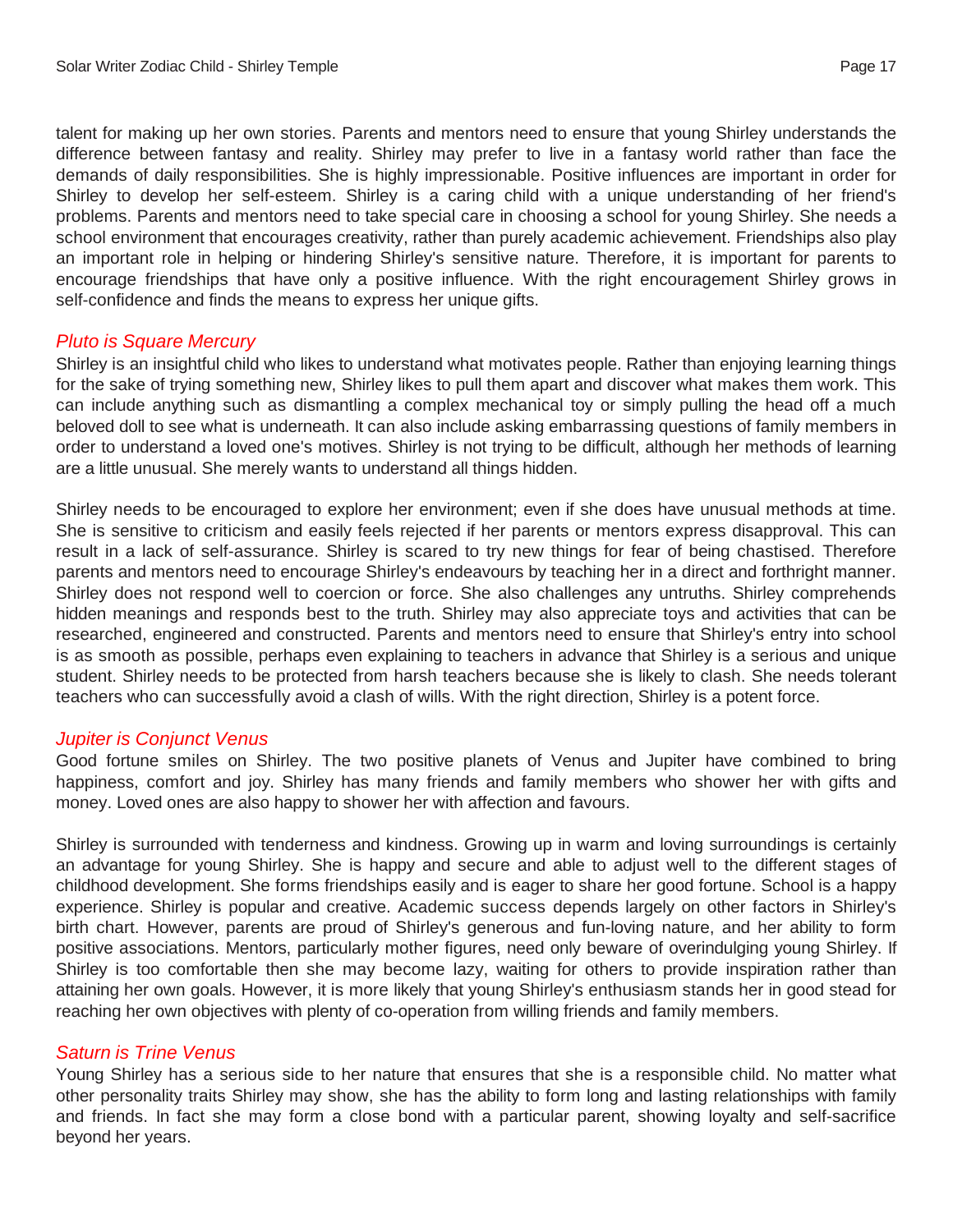From a young age Shirley sees the merits of stable relationships and wants this for herself. In some cases this yearning for security is a result of instability or friction in the family home, but mostly it is a part of Shirley's nature. She is caring and responsible. Unlike other children, she seems to understand the adage that "something worthwhile is worth waiting for". Shirley is likely to have one or two close friends, rather than an abundance of acquaintances. In fact she may be shy in crowds, preferring the intimacy of smaller gatherings.

Parents and mentors need to ensure that Shirley does not sacrifice her own happiness in order to please loved ones. With firm and loving parental guidance young Shirley can achieve the right balance between thoughtfulness for others and self-assurance. Shirley is particularly sensitive to any antagonism by her mother. Therefore it is important that Shirley is able to experience warmth and understanding from her mother, or an important female member of her family.

#### *Pluto is Square Venus*

Shirley forms strong emotional connections with friends and family. She is more likely to single out one friend or family member, rather than relate to many. This starts when Shirley is a baby and she forms a close attachment to her mother or a mother figure. Shirley demands this woman's full attention, refusing to share her mother with siblings or anyone else. On the one hand this can be a positive trait. Shirley is able to fully depend on a caring adult and therefore develop good self-esteem in the knowledge that she is deeply loved. She is able to deeply love in return.

A passionate child, Shirley throws herself wholeheartedly into her own life and relationships. Loved ones respond, aiding her development through the different stages of childhood. On the other hand Shirley's intensity can cause some problems. Shirley may closely guard her relationship with her mother. Siblings may be jealous. Mother may inadvertently break the bond with little Shirley thus sparking feelings of abandonment and rejection. Ill feeling and a lack of self-confidence then mar normal childhood development. Shirley resorts to manipulative means to try to maintain her dependence on her mother. Parents can best help Shirley by teaching her to understand and express her feelings in appropriate ways. With strong parental support Shirley becomes self-confident, able to form and maintain close ties with friends and family members. Commitment to associations and projects then becomes a major strength in young Shirley's life.

#### *Saturn is Square Mars*

Young Shirley knows how to work and achieve, although she has difficulty accepting help from others. This is obvious from early childhood when Shirley refuses help with toys and games, no matter how frustrated she may be. She has a serious side to her nature that is obvious from a young age. This is because safety and peace of mind play an important role in Shirley's childhood development. She needs to feel secure and is likely to play her part in achieving a sense of accomplishment and security. While other children are out playing, Shirley is often at work. She is organised, hard working and honest with an ability to work methodically towards her goals. This is quite unusual in a young child. It is important for parents to ensure that Shirley is working to achieve her own desires rather than taking responsibility for others in the family. There is a temptation for less responsible members of the family to rely on young Shirley with negative affects on her development. Parents, in particular her father, need to encourage Shirley to have fun.

Shirley is a practical child and may find it difficult to be frivolous and playful. At times she may appear to be plagued by insecurities. Shirley needs lots of reassurance throughout her childhood, particularly from her father or an important male member of the family. It is important that young Shirley is able to enjoy the carefree side of childhood. The more support that she receives from her father, or an important father figure, the easier Shirley finds to adjust to the different stages of childhood development. She may achieve a prominent position in her career later in life or prove adept in running her own business later in life.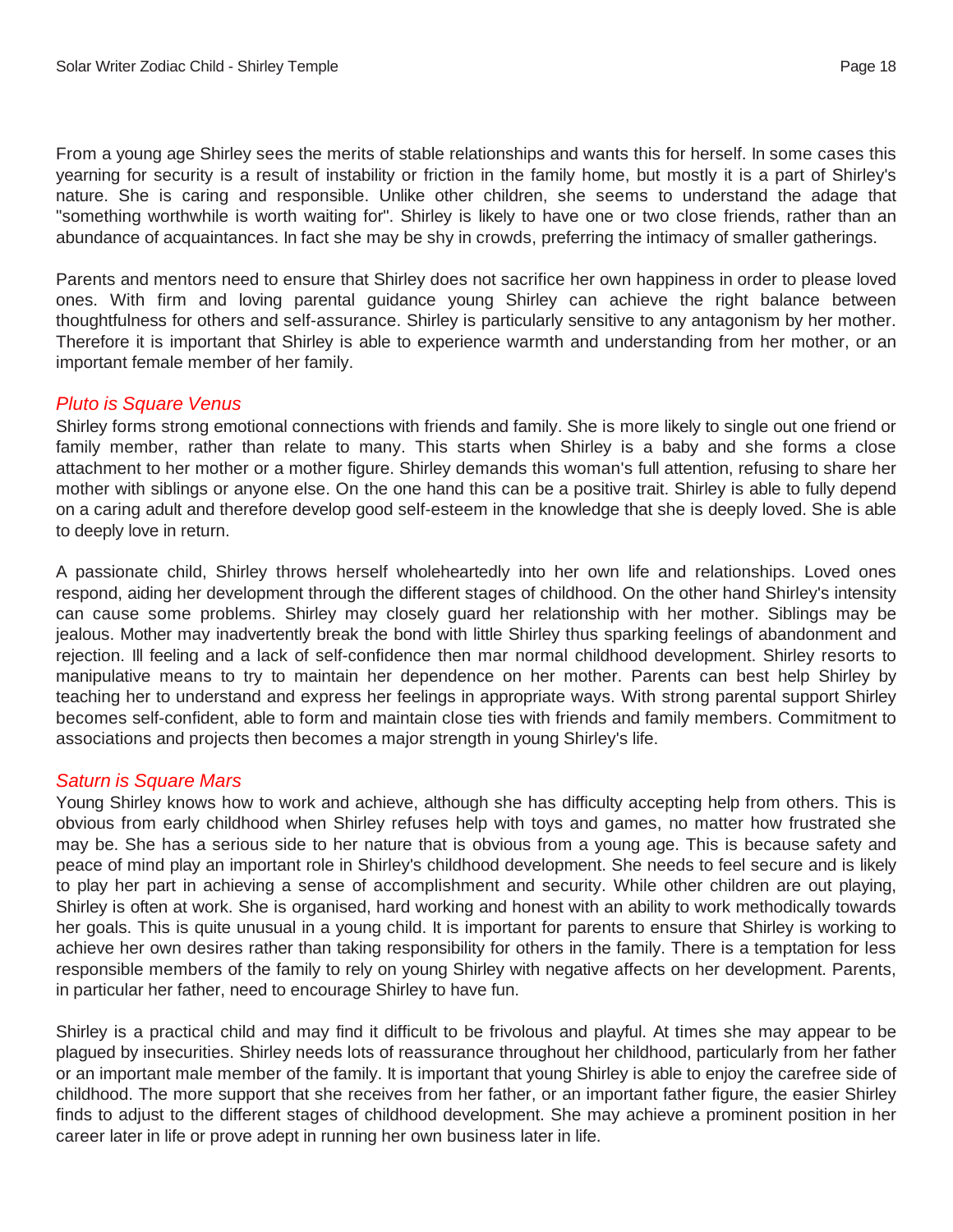#### *Pluto is Trine Mars*

Shirley is likely to surprise loved ones at some stage of her development. She may appear easy-going, but Shirley has an iron will. Those closest to Shirley recognise that she knows what she desires and is unlikely to let anyone or anything stand in her way. This trait can be seen at a very early age. Shirley doesn't like to be thwarted and has quite a temper. It is not always apparent and can erupt out of the blue. This presents quite a challenge for Shirley's parents, who need to teach her that tantrums and other manipulative forms of behaviour are not the way to achieve her goals.

It is vital that Shirley's parents avoid physical punishment. Shirley has to learn that getting her own way is not the most important thing in life and that physical force, of any kind, is not acceptable. Shirley needs to learn that co-operation and consideration are also valuable. Of course, the extent of Shirley's forceful manner does depend on other aspects of her birth chart. As she matures, Shirley becomes more resourceful, able to accomplish many creative tasks and enlist the co-operation of others.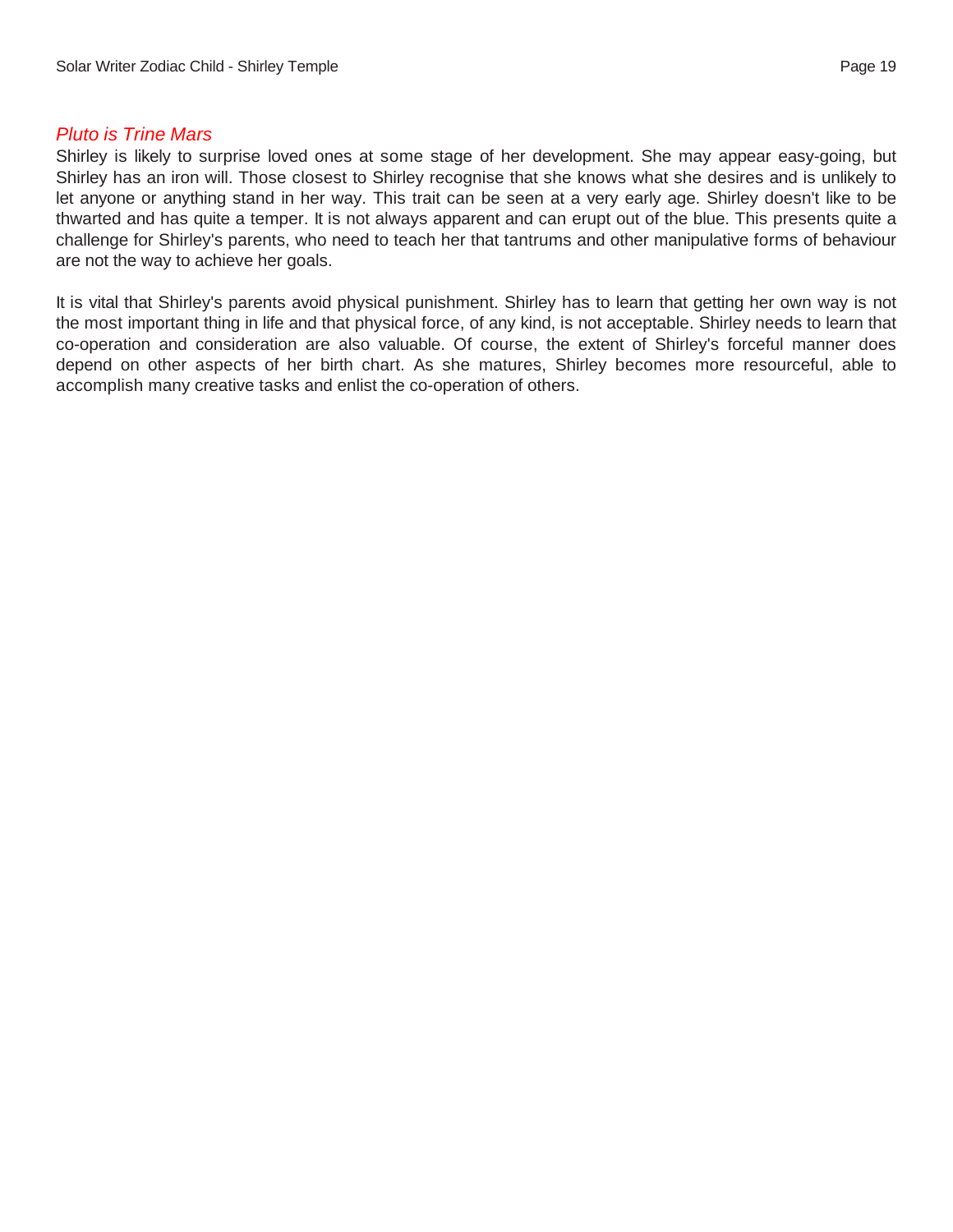## **Conclusion**



"When I was a boy of 14, my father was so ignorant I could hardly stand to have the old man around. But when I got to be 21, I was astonished at how much the old man had learned in seven years." -- Mark Twain "Bringing" Up Father"

This report has been written from a child's point of view with the aim of helping parents and mentors better *understand their youngsters. Of course, each person is ultimately responsible for their own actions, but the* support that children get early in life goes a long way to helping them live rich and rewarding adult lives. Children need to be given the freedom to be their true selves rather than being forced to live up to parental expectations or to fulfill parents' own personal journeys. They need their parents to live their own lives to the full, joyously and responsibly. Above all children need love and support. What great gifts and what a challenging role for parents! It is the author's hope that this report may help in the process of childhood development, supporting both child and parent. My own father often quoted the above saying by Mark Twain. So I thought that I would share it in this report. My mother gave me many of the aforementioned gifts. I hope that these have shone through in the *writing of this report.*

**About the Author:** Stephanie Johnson was a journalist in Australia, England and the USA for 15 years before becoming a professional astrologer. She is currently the sole director of Esoteric Technologies Pty Ltd, and one of the creators of Solar Fire and Astro Gold. Stephanie is based in the beachside suburb of Frankston, Australia. It is in Australia that the Solar suite of software was created, and Stephanie runs her own international consultation business and astrology report writing service. You can find more information at <www.seeingwithstars.net>

**About the Artist:** The illustrations have been created by artist, illustrator and teacher, Janet Bridgland. Janet divides her time between her home and garden in Bridgewater, overlooking the Heysen Trail, and working in the second hand bookshop Back Pages Books, in the cosmopolitan suburb of Unley in Adelaide where she sells books, paints and teaches water colour painting and drawing. Her beautiful illustrative work can be discovered at: <www.janetbridgland.com.au>

This report is meant more of an introduction to the wonders of astrology rather than a complete course in its intricacies. Further studies, or a consultation with a professional astrologer, are encouraged to explore this most ancient scientific and philosophic tool.